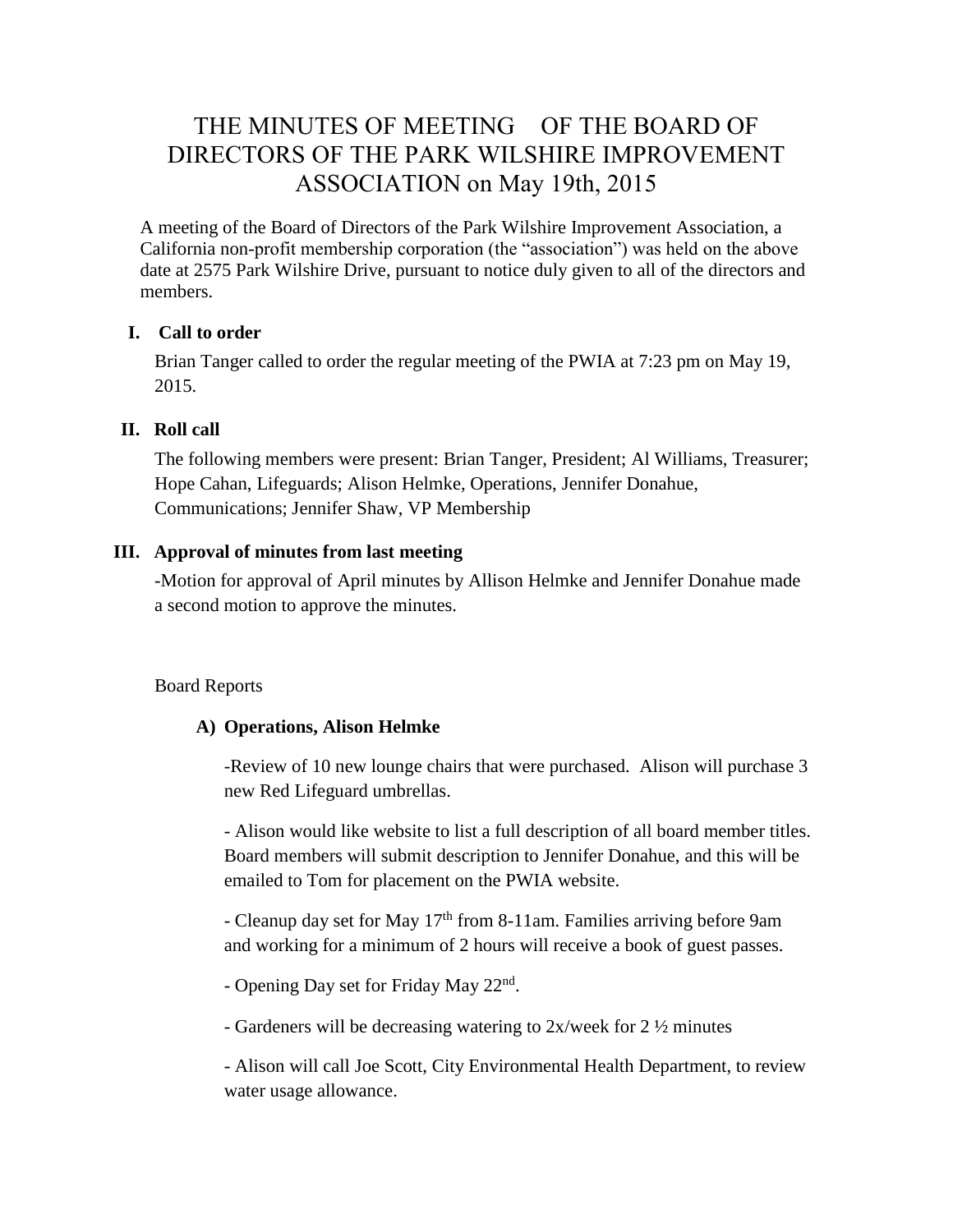- Suggested and motioned for the domestic water heater to be turned off to decrease unnecessary shower usage. Second motion made and approved unanimously.

#### B) **Lifeguards and Swim Lessons, Hope Cahan**

- Hope met with city about installing drought tolerant native landscaping in area between pool and Park Wilshire. Plans will be drawn up for this in the near future.

-Provided a recap on lifeguard interviews. 14 returning guards, 9 new guards, and 2 sub guards have been hired for this swim season.

-Veronica will complete her lifeguard training in April.

- A hotspot/WiFi connection has been purchased for Veronica to use for pool business while at the facility.

#### C) **Treasurer, Al Williams**

-Payroll for swim lessons reviewed and compared to last years budget.

-Review of swim dues received, resident dues received, and swim lesson registration fees received.

#### D) **Membership, Jennifer Shaw**

- Swim dues continue to be received. Will have communications send out a reminder blast for due date.

#### E) **Communications/Events, Jennifer Donahue**

- Discussed possibility of a PWIA facebook page. This was dismissed due to the confidentiality of swim members and waiver needed for pictures posted of individuals.

#### F) **Secretary, Robyn Girard (not present)**

- No report

#### G) **President, Brian Tanger**

- Facilitated new business below

#### **IV. New business**

a) Pool heat set to be turned on May  $18<sup>th</sup>$ .